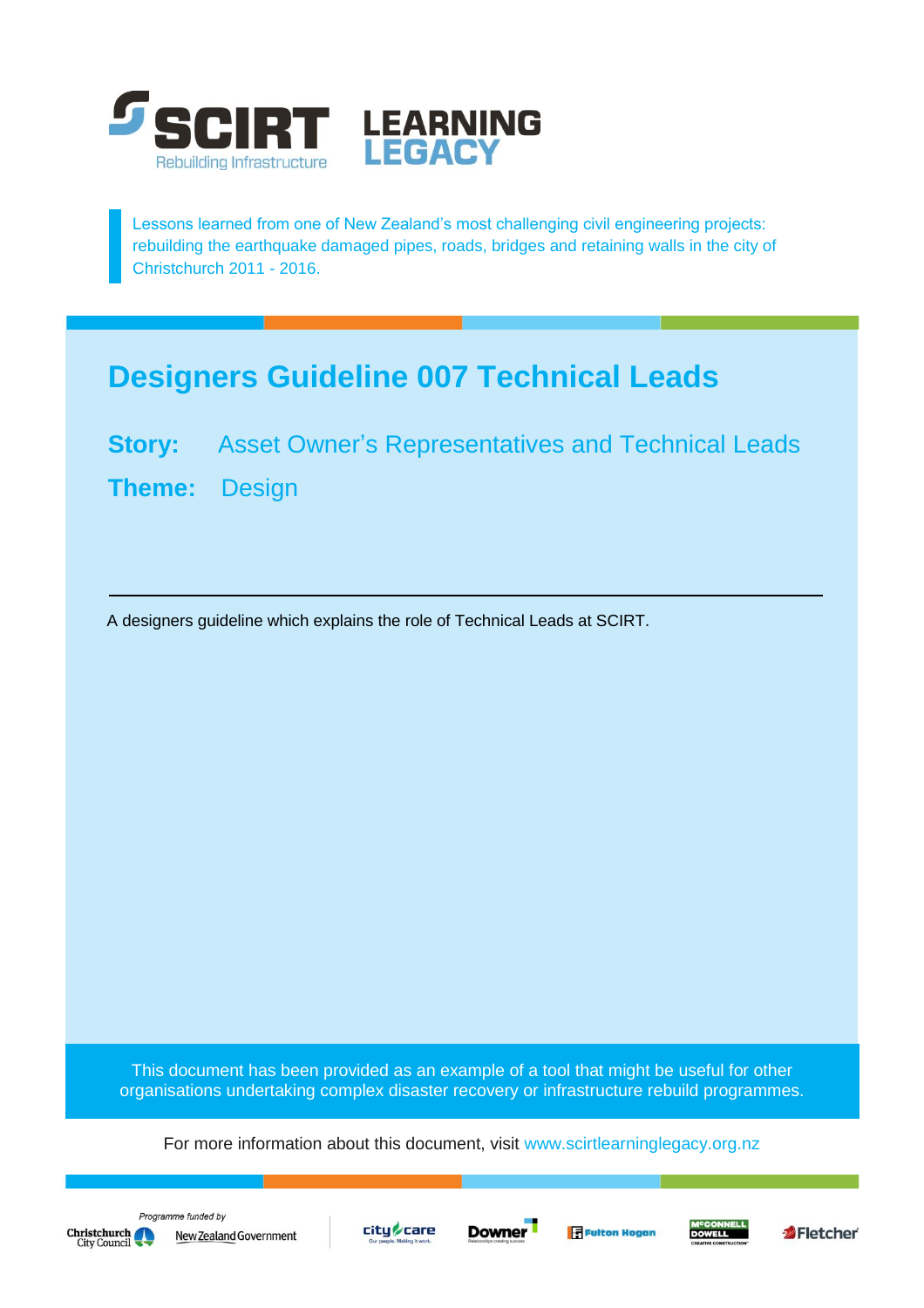

This work is licensed under a Creative Commons Attribution 3.0 New Zealand License.

The authors, and Stronger Christchurch Infrastructure Rebuild Team (SCIRT) have taken all reasonable care to ensure the accuracy of the information supplied in this legacy document. However, neither the authors nor SCIRT, warrant that the information contained in this legacy document will be complete or free of errors or inaccuracies. By using this legacy document you accept all liability arising from your use of it. Neither the authors nor SCIRT, will be liable for any loss or damage suffered by any person arising from the use of this legacy document, however caused.



Programme funded by New Zealand Government









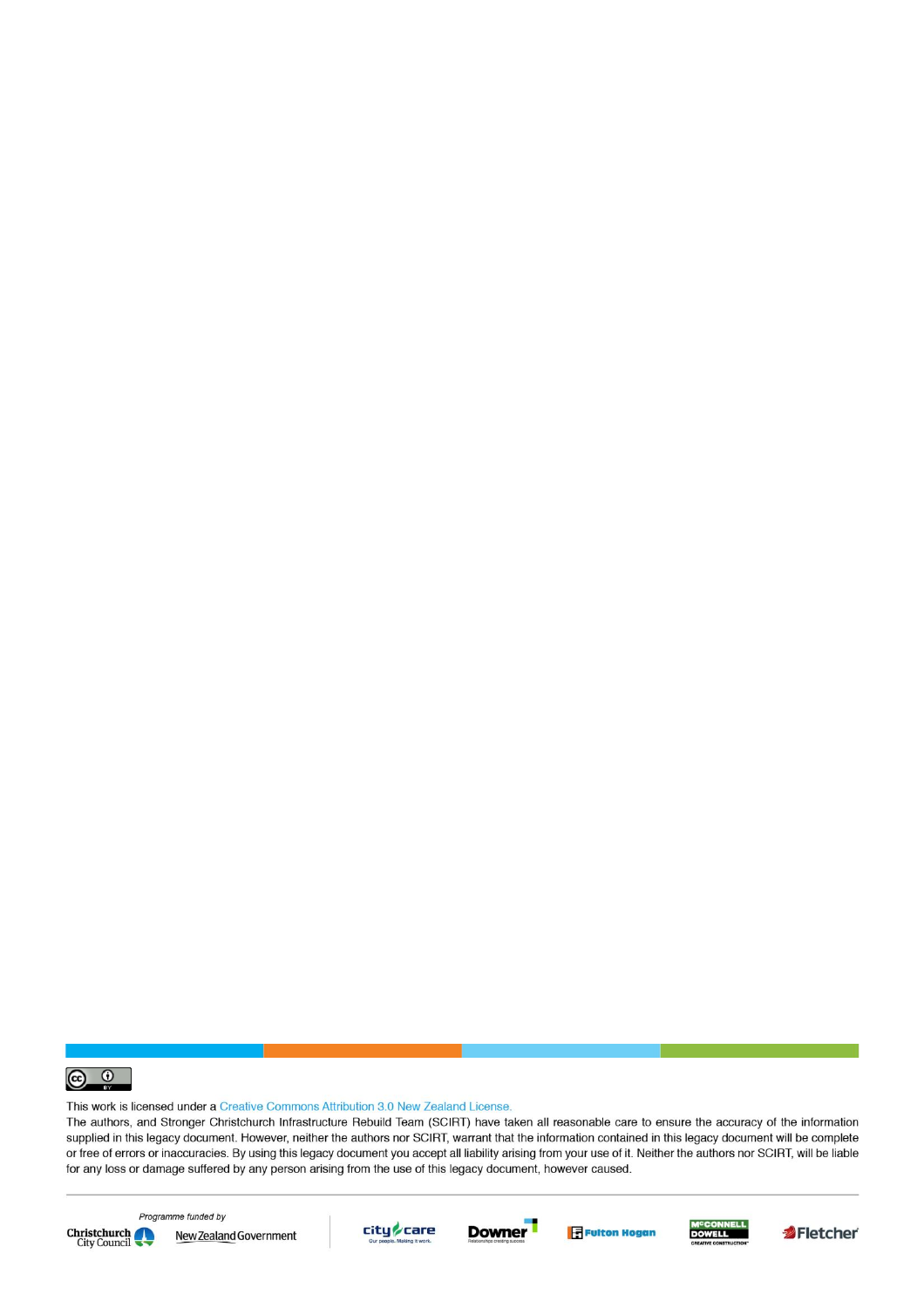

### **Stronger Christchurch Infrastructure Rebuild Team**

Number : 007

## **DESIGNERS GUIDELINE**

|                                        |                                     | $1$ ullivci.<br>Design Group:<br>Revision:          | vv 1<br><b>GEN</b>       |
|----------------------------------------|-------------------------------------|-----------------------------------------------------|--------------------------|
|                                        |                                     | Original:<br>Revision:                              | 14/06/2012<br>31/07/2013 |
| $\Box$ Wastewater<br>$\Box$ Structures | $\Box$ Stormwater<br>$\Box$ Roading | Geotechnical<br>$\Box$<br>$\Box$ Water Reticulation |                          |
| Subject: Technical Leads               |                                     |                                                     |                          |

Original: Design Management Approved: Stephen Wright

Updated by : Paula Lock

### Keywords

Technical Advisors, Detailed Design

### **1. Purpose of guideline**

To define the role of the Technical Leads.

## **2. Background**

The Technical Leads are representatives of the Clients organisations and are members of the design teams. Whilst it is expected that they undertake design roles they also act as Technical Advisors to all design teams during the development of the Detailed Designs. Input may also be requested/required during Concept Designs.

#### **3. Recommendation**

The Technical Lead role includes:

- Guidance and mentoring of SCIRT design teams
- Checking compliance with minimum standards and agreed concept
- Provide comments for the Detailed Design Report
- Noting obvious errors
- Identifying areas where designs could lead to future problems
- Providing a level of consistency across the four design teams
- Liaising and advising Asset Owner Representatives
- Advocacy and liaison with Council (within SCIRT and Council)
- Promotion of innovations and cost saving opportunities
- Providing feedback to the Designers and the Technical Forums on design issues, including any recurring errors/omissions, areas for improvement, and sharing of lessons learned
- Providing input into SCIRT standard drawing and details on behalf of Council

SCIRT DG 007 Rev 1